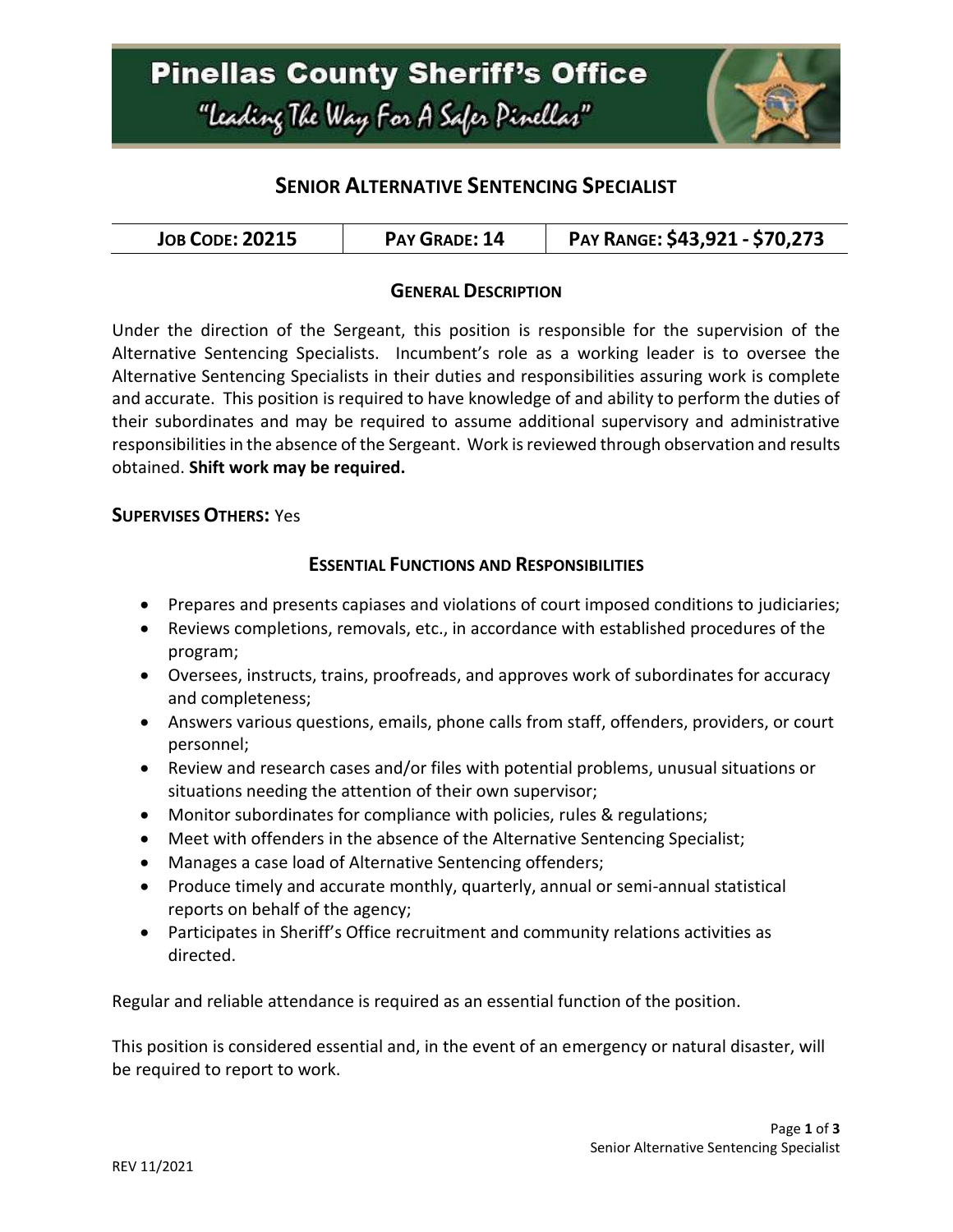## **Pinellas County Sheriff's Office** "Leading The Way For A Safer Pinellar"



This list is not intended to be all-inclusive and you may not be responsible for every item listed. The employer reserves the right to assign additional functions and responsibilities as necessary.

### **QUALIFICATIONS**

- Graduation from an accredited college or university with an Associate's Degree in Business Administration, Public Administration or related field AND five (4) years' related experience AND two (2) years' supervisory experience, OR
- Or an equivalent combination of education and experience
- Must possess a valid Florida driver's license
- Consideration for this position requires a credit check

### **KNOWLEDGE, SKILLS, AND ABILITIES**

- Ability to perform all the duties and responsibilities of an Alternative Sentencing Specialist
- Ability to plan, organize and supervise the work of subordinates in a manner conducive to full performance and high morale
- Ability to multi-task, work on multiple cases, projects at the same time without becoming frustrated or disorganized
- Ability to effectively interact and communicate with a wide range of people
- Knowledge of statutes, ordinances, regulations and judicial rulings governing Alternative Sentencing programs
- Knowledge and skills in the use of related software for use in word processing and data entry
- Knowledge of court procedures and legal terms in order to assist judges and instruct defendants
- Ability to testify in court and provide observations and recommendations regarding defendant's conditions, failure and compliance with court ordered conditions
- Ability to maintain a high level of confidentiality
- Time management and organizational skills
- Ability to perform all functions of the job classification without posing a direct threat to the health or safety of other individuals in the workplace